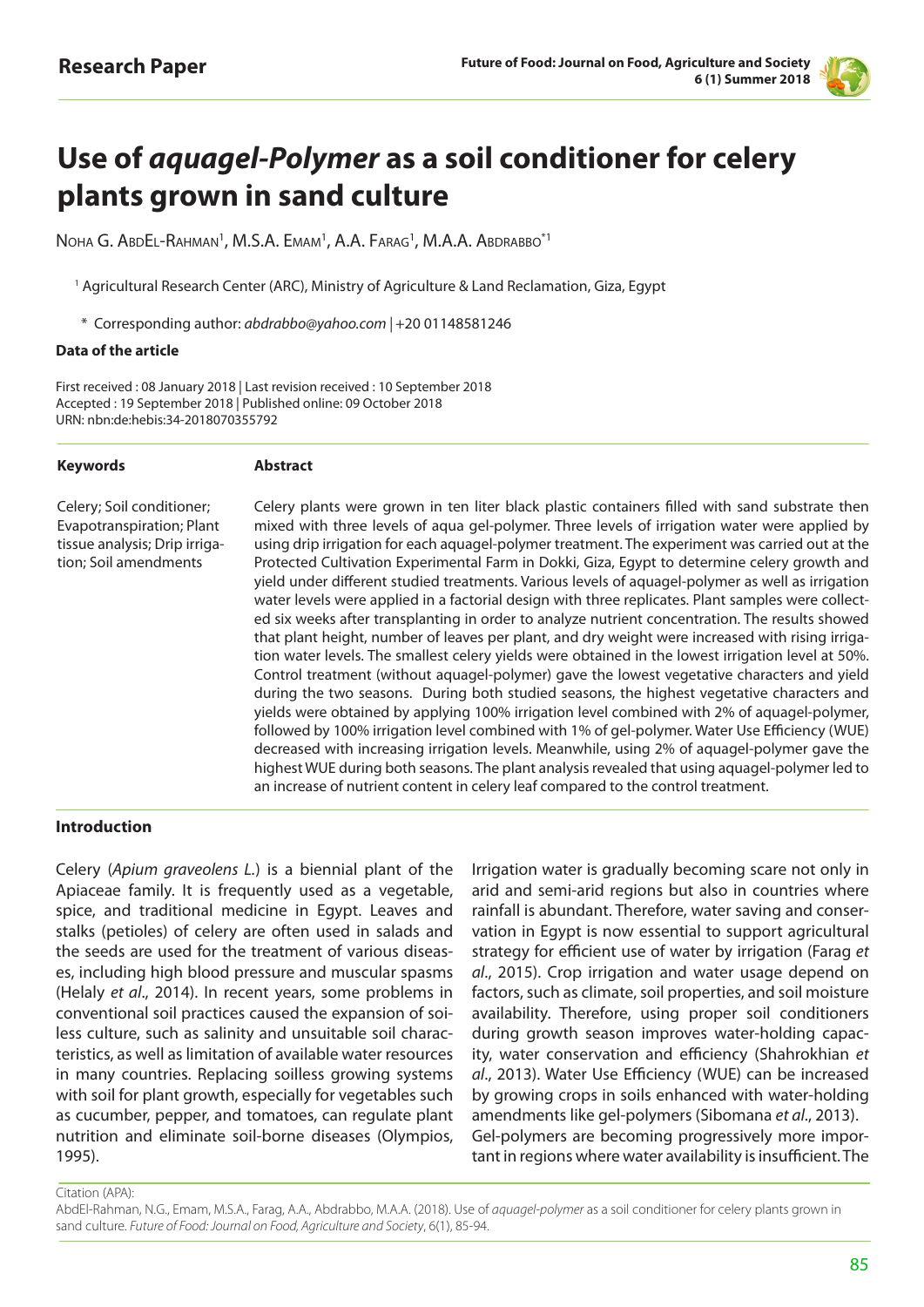

**Table 1:** Some Physical Properties of Sandy Soil with and without Application of Aquagel-polymer

|                      | <b>Physical properties</b>    |                              |                                         |                     |  |  |  |  |  |
|----------------------|-------------------------------|------------------------------|-----------------------------------------|---------------------|--|--|--|--|--|
| <b>Substrate</b>     | <b>Bulk density</b><br>(Kg/l) | <b>Total porosity</b><br>(%) | <b>Water holding</b><br>capacity<br>(%) | Air porosity<br>(%) |  |  |  |  |  |
| Sand 100%            | 1.86                          | 29                           | 20                                      | 9                   |  |  |  |  |  |
| Sand+1% pol-<br>ymer | 1.84                          | 58                           | 50                                      | 8                   |  |  |  |  |  |
| Sand+2% pol-<br>ymer | 1.80                          | 80                           | 66                                      | 14                  |  |  |  |  |  |

aquagel-polymer can absorb water up to ten folds more than its own weight. When a aquagel-polymer is applied to poor agricultural soil, it can absorb and retain water, dissolve nutrients, and release them when required by the plant (Olanike & Madramootoo, 2014). Researchers have widely used gel-polymers as additives to potting media to increase WUE and improve water-holding capacity (EI-Dolify *et al*., 2016). On the other hand, Tripepi *et al*. (1991) showed that the addition of an aquagel-polymer into the growing medium had little effect on container production of birch. They also mentioned that gel-polymers held higher amounts of moisture than a medium without gel-polymers. However, the moisture was retained by the expanded aquagel-polymer rather than being available for plant uptake. Other researchers, among them Farag *et al*. (2015), observed that using rice straw as a cultivated media is useful for encouraging vegetative growth.

Austin and Bondari (1992) reported that mixing the soilless media with a aquagel-polymer was detrimental to plant survival. Deghen *et al*. (1994) demonstrated that growth responses to aquagel-polymer varied between plant species and the number of applied irrigations. Furthermore, several studies have shown gel-polymers to increase germination and establishment of plants. For example, Maboko *et al*. (2006) found that aquagel-polymer increased the productivity of tomato on sandy soil. Studies on the incorporation of gel-polymers in a poor soil resulted in improved nutrient uptake by plants and reduced nutrient losses by leaching. The aim of this investigation was to study the effect of polymer levels, irrigation levels, and their combinations on vegetative growth, yield and WUE of celery grown under sandy culture.

#### **Materials and Methods**

This study was carried out on the experimental farm of the Central Laboratory for Agricultural Climate (CLAC), Agriculture Research Center (ARC) in Egypt over two successive winter seasons 2015-2017.

#### **Plant material:**

Celery (Apium graveolens var. rapeceum F1 hybrid) was used in this study. The seeds of this cultivar were obtained from Takii and Co. LTD (Kyoto, Japan). Seedlings were transplanted into the substrate system on 20, 22 November 2015 and 2016, respectively. The celery was harvested in the first week of March during the two seasons.

The following measurements were performed for five labeled-plants per replication for each treatment at the end of each growing season. Plant length (cm), number of leaves per plant, fresh and dry weight per plant, base plant diameter (cm) as well as celery yield were recorded.

#### **Substrate system:**

Pure sand was used in this experiment. Sand was washed with diluted hydrochloric acid (0.1 Mol/l) to remove all nutrient elements and then wash with tap water. Three different rates of aquagel-polymer (without, 1 and 2% by volume) were mixed with a sand substrate. The aquagel-polymer was sourced from the governmental manufactory belonging to the Governmental Egyptian Protected Agricultural Sector of the Ministry of Agriculture. The main component of aquagel-polymer is polycyclic acid (bulk density (kg/l) = 0.74, total porosity =  $60.9$ times/volume and the water hold capacity  $= 60.3$  times/ volume or 75 times/weight). The top five centimeters of the growing media was covered by pure sand in all of the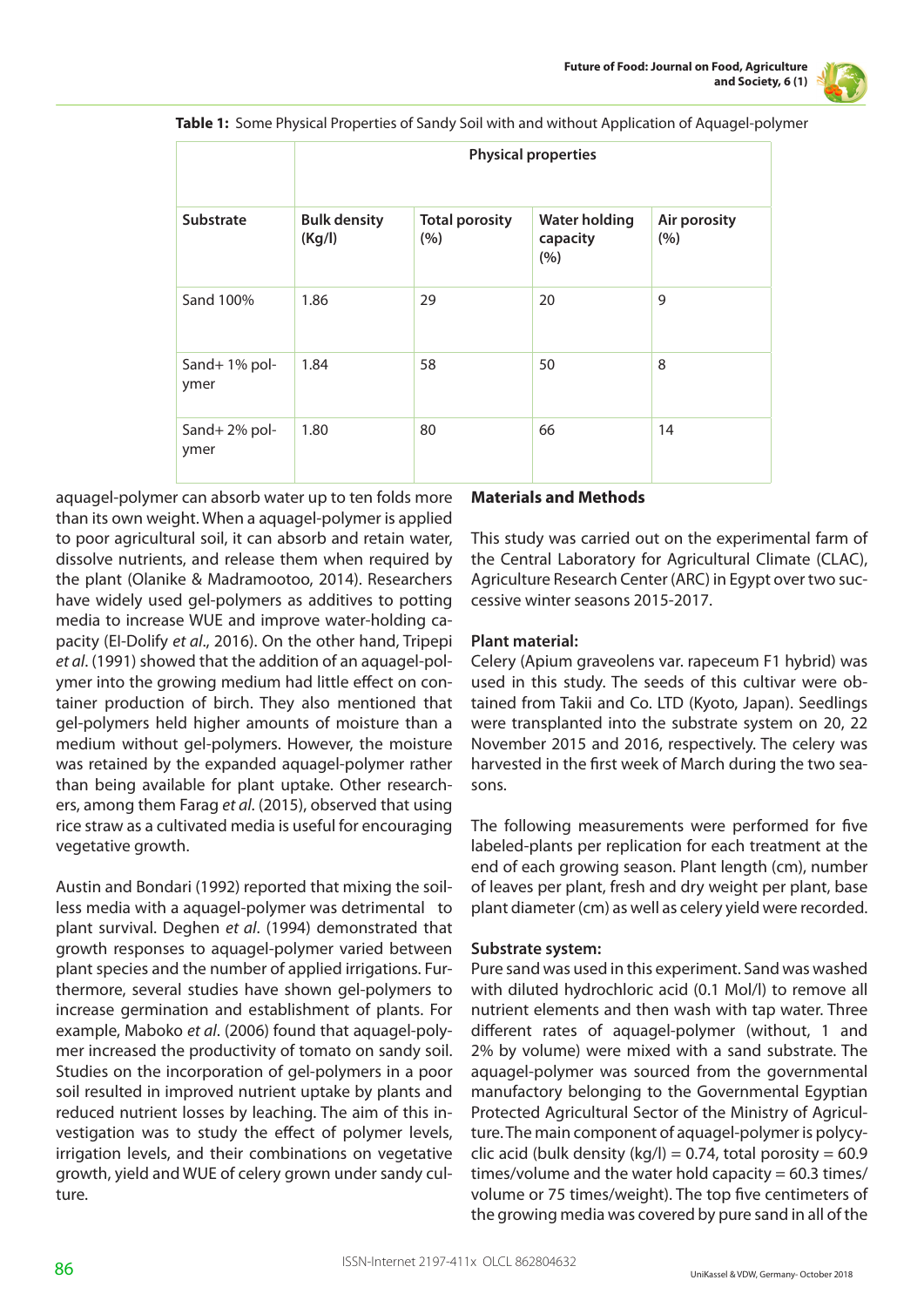

treatments. Table 1 shows some physical characteristics of the sand mixtures with aquagel-polymer. Substrate physical properties were estimated according to Wilson (1983) and Raul (1996). Vertical black plastic pots (30 cm) were filled with 10 liters of the substrate mixtures. Pots were cylinder shape with a diameter of 30 cm; the height of the pots was 20 cm; and, the height of the media in the pots was 15 cm. The pots were arranged over 3 rows. The distance between every two rows was 0.6 cm. The distance between each two plants was 0.3 m. One plant was cultivated in each pot. Each experimental plot had 15 plants. The experiment was conducted in the open field conditions.

#### **Irrigation treatments:**

The current study used three levels of irrigation requirements (100%, 75% and 50%), which were calculated according to FAO 56 (Allen *et al*., 1998). A saubmersible pump (110 watt), as well as water tanks 120 L, were used in an open system of substrate culture. Plants were irrigated with drippers of two liters per hour capacity. The fertigation was programmed to work 4 times per day and the duration of irrigation time depended upon the season. The average irrigation time was between 2 to 10 minutes for each irrigation event. The emission uniformity of the drippers was measured with a value of 95%. The irrigation requirements were applied with a digital timer for each treatment to give the accurate irrigation water quantity for each irrigation treatment. Tables 2 and 3 illustrate the climatic data and irrigation requirement for 100% irrigation level. The quantities of Irrigation Water Requirement (IR) were derived from the 100% irrigation level. The climatic data were collected from an automated weather station allocated in the Dokki location (coordinates N 30.05 and E 31.20). IR was calculated according to FAO Irrigation and Drainage Paper 56 (Allen *et al*., 1998) as described by the equation:

 $IR = (ETo * Kc) * (1 + LR) * area / Ea$  ……… (Liter / plant/ day)

Where: -

 $IR = Irrigation requirement for clearly crop liter /$ plant/ day

 $Kc =$  Crop coefficient [dimensionless].

 $E$ To = Reference crop evapotranspiration [mm/day].

 $LR =$  Leaching requirement LR (%) (assumed 20% of the total applied water).

 Ea = The efficiency of the irrigation system, (assumed 85% of the total applied water).

Area = Plant area (distance between plants x distance between rows)

The WUE was calculated according to Steduto *et al*. (2012) as follows: The ratio of crop yield (Y) to the total amount of irrigation water used in the field for the growth season (IR), WUE (kg m3) =  $Y$  (kg)/IR (m3).

The WUE was calculated according to Steduto *et al*. (2012) as follows: The ratio of crop yield (Y) to the total amount of irrigation water used in the field for the growth season (IR), WUE (kg m3) =  $Y$  (kg)/IR (m3).

# **Plant analysis:**

After six weeks, plant samples (outer leaves) were collected from transplanting and dried in the oven at 70°C for one day. Total N in the dried leaves, digested by H2SO4/ H2O2 mixture, was determined using Kjeldahl method; total P was determined using Spectrophotometer (Model 6305); and, total K in leaves was determined using Flame photometer (Model PFP7). The chemical analysis of NPK was analyzed according to Hormitz (2000).

# **Experimental design:**

A factorial design with three replications was used. Two factors were observed with irrigation water levels as the first factor, and applied polymer treatments as the second factor. Both factors were randomly distributed. Data were statistically analyzed using the statistical analysis system (SAS) program (SAS, 2000). The means that were significant were separated using Duncan's New Multiple Range Test at P≤0.05.

# **Results and Discussion**

# **Plant growth characteristics and yield**

Regarding the irrigation water treatments, 100% of IR produced the significant highest plant height, number of leaves per plant and plant dry weight. The 75% of irrigation water level was second, while 50% of irrigation water level produced the lowest vegetative characters (Table 4). Data in Table 4 shows the celery yield during both seasons. There were significant differences among tested treatments. The 100% of irrigation level gave the highest celery yield (fresh weight) during both seasons followed by 75% irrigation level treatment, while the lowest values were obtained by 50% of irrigation level. The achieved results in Table 4 reveal that the aquagel-polymer treatments significantly affected different vegetative characteristics, such as plant height, number of leaves per plant, and plant dry weight, in the two growing seasons. Data indicated that using 2% aquagel-polymer gave the highest vegetative characters values followed by 1% aquagel-polymer during the two seasons, while the lowest values were taken by the control treatment (without gel-polymer).

The interaction between irrigation levels and aquagel-polymer treatments was significant for the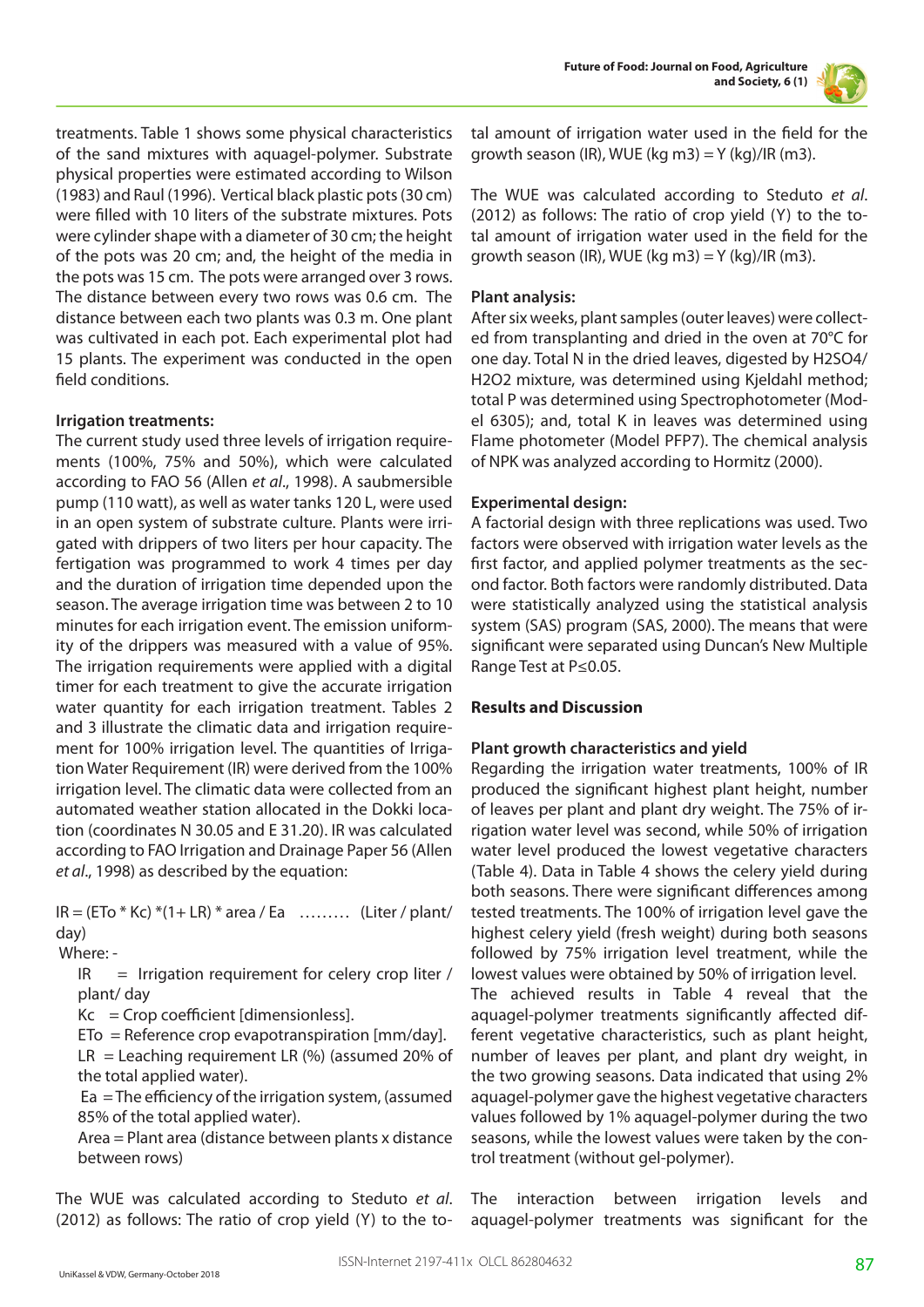

|                | 1st season   |               |                   |               |                         |            |              | 2nd season    |                   |               |                         |            |
|----------------|--------------|---------------|-------------------|---------------|-------------------------|------------|--------------|---------------|-------------------|---------------|-------------------------|------------|
| Weeks          | Max<br>Temp  | Min.<br>Temp. | Ave.<br><b>RH</b> | Wind<br>Speed | Solar<br>Radi-<br>ation | ETo        | Max<br>Temp  | Min.<br>Temp. | Ave.<br><b>RH</b> | Wind<br>Speed | Solar<br>Radia-<br>tion | ETo        |
|                | $\mathrm{C}$ | $^{\circ}$ C  | $\frac{0}{0}$     | m/s           | [MJ/<br>$m2$ ]          | mm/<br>Day | $^{\circ}$ C | $^{\circ}$ C  | $\%$              | m/s           | [MJ/m2]                 | mm/<br>Day |
| $\mathbf{1}$   | 25,4         | 16,0          | 64,4              | 1,8           | 13,0                    | 3,2        | 25,0         | 16,8          | 62,4              | 1,7           | 14,7                    | 3,2        |
| 2              | 21,7         | 13,9          | 67,4              | 1,8           | 12,0                    | 2,7        | 21,1         | 14,7          | 65,3              | 1,7           | 13,7                    | 2,8        |
| 3              | 19,8         | 13,2          | 61,6              | 2,0           | 11,9                    | 3,1        | 21,0         | 12,5          | 65,1              | 1,9           | 11,5                    | 2,9        |
| 4              | 17,5         | 11,0          | 66,2              | 2,0           | 10,3                    | 2,7        | 18,9         | 11,5          | 70,4              | 1,9           | 10,6                    | 2,6        |
| 5              | 16,8         | 10,7          | 67,3              | 1,9           | 10,4                    | 2,7        | 17,0         | 11,0          | 66,0              | 1,8           | 11,0                    | 2,8        |
| 6              | 15,4         | 9,7           | 70,4              | 2,0           | 10,9                    | 2,6        | 15,4         | 10,5          | 68,2              | 1,9           | 11,6                    | 2,7        |
| $\overline{7}$ | 15,8         | 8,6           | 69,3              | 1,8           | 9,8                     | 2,7        | 15,4         | 9,5           | 67,2              | 1,7           | 10,5                    | 2,8        |
| 8              | 16,8         | 9,3           | 69,3              | 1,8           | 10,0                    | 3,0        | 17,9         | 9,6           | 73,5              | 1,9           | 10,6                    | 2,9        |
| 9              | 17,2         | 9,5           | 67,7              | 1,9           | 10,8                    | 3,3        | 18,9         | 9,6           | 71,4              | 1,9           | 10,6                    | 3,3        |
| 10             | 18,1         | 10,9          | 66,3              | 1,8           | 11,0                    | 3,7        | 20,0         | 10,6          | 70,4              | 1,9           | 11,5                    | 3,6        |
| 11             | 19,8         | 11,0          | 63,4              | 1,8           | 11,9                    | 4,1        | 21,0         | 11,5          | 67,2              | 1,9           | 11,5                    | 4,1        |
| 12             | 20,3         | 12,0          | 62,6              | 1,7           | 11,5                    | 4,3        | 20,6         | 12,6          | 63,4              | 1,8           | 12,1                    | 4,4        |
| 13             | 20,7         | 12,9          | 61,8              | 1,7           | 11,0                    | 4,6        | 20,2         | 13,7          | 59,5              | 1,8           | 12,6                    | 4,7        |
| 14             | 21,2         | 13,2          | 59,6              | 1,7           | 12,0                    | 4,8        | 20,6         | 14,2          | 57,6              | 1,7           | 13,1                    | 5,0        |
| 15             | 21,8         | 13,6          | 57,4              | 1,6           | 12,9                    | 5,0        | 21,1         | 14,7          | 55,7              | 1,7           | 13,7                    | 5,2        |

#### **Table 2:** Average Weekly Climatic Data during the two Growing Seasons

\* Max Temp = Maximum air temperature.

\* Min Temp = Minimum air temperature.

 $*$  Ave. RH = Average air relative humidity (%)

\* Solar Radiation MJ/m2 = Solar Radiation (Mega joule per square meter)

\* ETo mm/ Day = Evapotranspiration according to penman monteith equation which described in FAO 56

(Allen *et al*., 1998).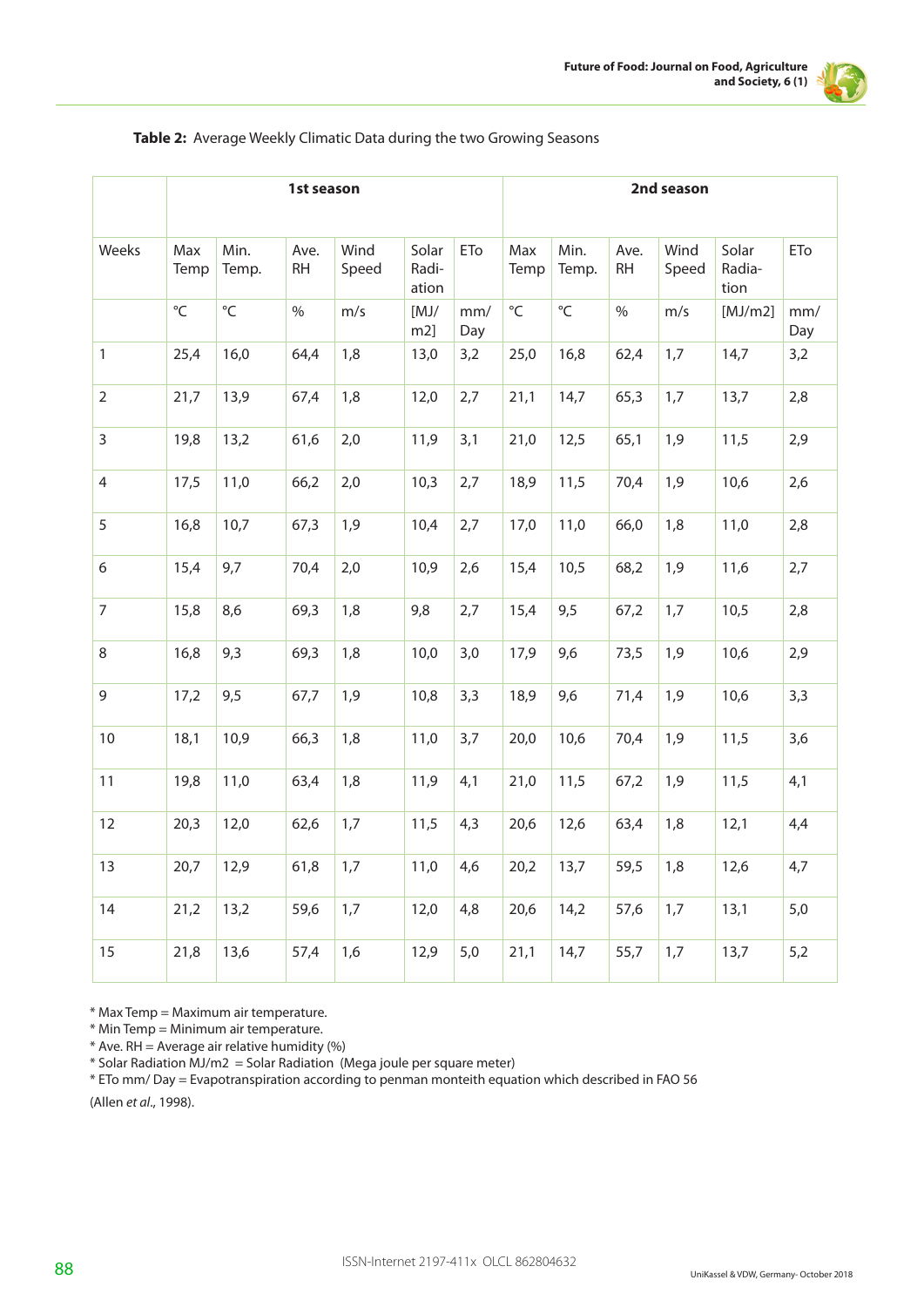

|                | 1st season |       |                         |             |                    |             | 2nd season |     |             |                    |  |
|----------------|------------|-------|-------------------------|-------------|--------------------|-------------|------------|-----|-------------|--------------------|--|
| Week No        | ETo        | Кc    | ${\sf E}{\sf T}{\sf c}$ | $+{\sf LR}$ | Irrigation<br>req. | ${\sf ETo}$ | Кc         | ETc | $+{\sf LR}$ | Irrigation<br>req. |  |
|                | mm/<br>Day |       |                         |             | L/Plant/<br>Day    | mm/Day      |            |     |             | L/ Plant/<br>Day   |  |
| $\mathbf{1}$   | 3,2        | 0,6   | 1,9                     | 2,3         | 0,4                | 3,2         | 0,6        | 1,9 | 2,3         | 0,4                |  |
| $\overline{2}$ | 2,7        | 0,7   | 1,8                     | 2,1         | 0,4                | 2,8         | 0,7        | 1,8 | 2,2         | 0,4                |  |
| $\overline{3}$ | 3,1        | 0,7   | 2,2                     | 2,6         | 0,5                | 2,9         | 0,7        | 2,0 | 2,4         | 0,4                |  |
| $\overline{4}$ | 2,9        | 0,8   | 2,3                     | 2,7         | 0,5                | 2,6         | 0,8        | 2,1 | 2,5         | 0,4                |  |
| 5              | 2,7        | 0,9   | 2,5                     | 3,0         | 0,5                | 2,8         | 0,9        | 2,5 | 3,0         | 0,5                |  |
| 6              | 2,6        | 1,0   | 2,5                     | 2,9         | 0,5                | 2,7         | $1,0$      | 2,6 | 3,1         | 0,6                |  |
| $\overline{7}$ | 2,7        | 1,0   | 2,7                     | 3,2         | 0,6                | 2,8         | 1,0        | 2,8 | 3,3         | 0,6                |  |
| 8              | 3,0        | 1,1   | 3,1                     | 3,8         | 0,7                | 2,9         | 1,1        | 3,1 | 3,7         | 0,7                |  |
| 9              | 3,3        | 1,1   | 3,5                     | 4,1         | 0,7                | 3,3         | 1,1        | 3,4 | 4,1         | 0,7                |  |
| $10\,$         | 3,7        | 1,1   | 3,9                     | 4,7         | $0,8$              | 3,6         | 1,1        | 3,8 | 4,6         | 0,8                |  |
| 11             | 4,1        | 1,1   | 4,3                     | 5,2         | 0,9                | 4,1         | 1,1        | 4,3 | 5,1         | 0,9                |  |
| 12             | 4,2        | 1,0   | 4,2                     | 5,1         | 0,9                | 4,3         | 1,0        | 4,3 | 5,1         | 0,9                |  |
| 13             | 4,4        | $1,0$ | 4,4                     | 5,3         | 0,9                | 4,5         | 1,0        | 4,5 | 5,4         | $1,0$              |  |
| 14             | 4,6        | 1,0   | 4,4                     | 5,2         | 0,9                | 4,8         | 1,0        | 4,6 | 5,5         | $1,0$              |  |
| 15             | 4,8        | 0,8   | 3,8                     | 4,6         | 0,8                | 5,2         | 0,8        | 4,2 | $5,0$       | 0,9                |  |
| Total          |            |       | 71,6                    | Total       | 72,2               |             |            |     |             |                    |  |

**Table 3:** Average Irrigation Water Requirements during the two Growing Seasons for Celery

\* LR = Leaching requirements (assumed 20% of irrigation water).

 $*$  Kc = crop coefficient for celery during crop life.

 $*$  ETc = crop evapotranspiration for celery plants

\* Irrigation req. = Irrigation water requirement for celery plants liter per plant per day

studied vegetative characteristics during the two investigated growing seasons. The highest celery vegetative growth was produced by 100% irrigation level combined with 2% of aquagel-polymer, followed by 100% irrigation level combined with 1% gel-polymer. The celery fresh weight had the same trend of vegetative growth during both seasons. The highest irrigation level in the current study had the highest celery yield followed by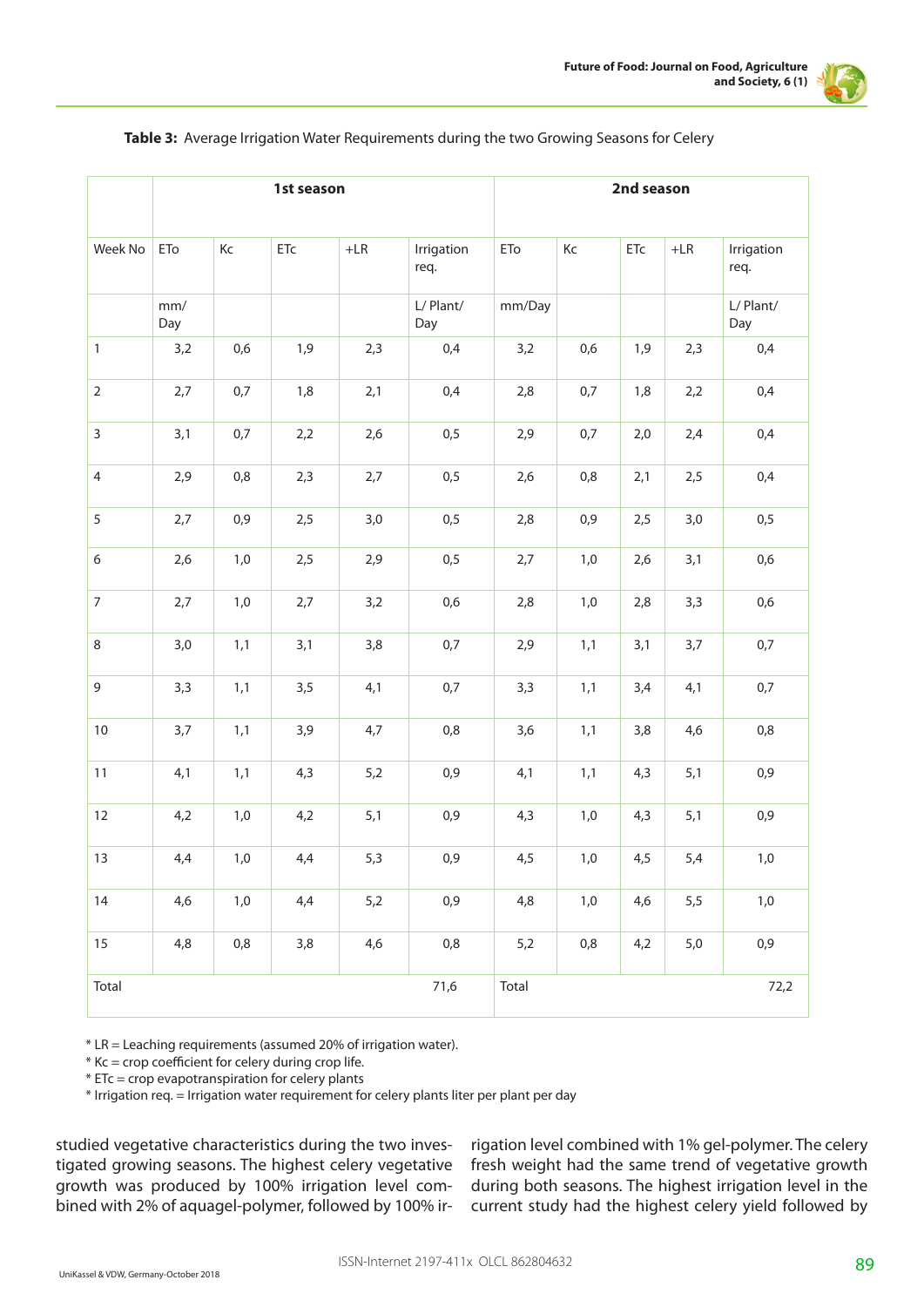

Table 4: Effect of Soil Gel-polymer and Different Irrigation Water Levels on Vegetative Growth Parameters of Celery during 2015/2016 and 2016/2017 seasons

|      |           | <b>First season 2015/2016</b> |                  |                         | Second season 2016/2017    |                  |                  |         |  |  |  |  |
|------|-----------|-------------------------------|------------------|-------------------------|----------------------------|------------------|------------------|---------|--|--|--|--|
|      |           |                               |                  | <b>Number of leaves</b> |                            |                  |                  |         |  |  |  |  |
|      | Control   | 1%<br>Aquagel                 | 2%<br>Aquagel    | Mean                    | Control                    | $1\%$<br>Aquagel | 2%<br>Aquagel    | Mean    |  |  |  |  |
| 100% | 92.3 ab   | 89.6 b                        | 92.0 ab          | 991.3 A                 | 90.3 ab                    | 87.6 b           | 95.0a            | 991.0 A |  |  |  |  |
| 75%  | 83.6 c    | 93.0 ab                       | 97.6a            | 91.4 A                  | 81.6 c                     | 91.0 ab          | 92.6 ab          | 88.4 A  |  |  |  |  |
| 50%  | 72.3 d    | 94.0 ab                       | 80.3 c           | 82.2B                   | 71.3 d                     | 92.0 ab          | 78.6 c           | 80.6B   |  |  |  |  |
| Mean | 82.7B     | 92.2 A                        | 90.0 A           |                         | 81.1B                      | 90.2 A           | 88.7 A           |         |  |  |  |  |
|      |           |                               |                  | Plant height (cm)       |                            |                  |                  |         |  |  |  |  |
|      | Control   | $1\%$<br>Aquagel              | 2%<br>Aquagel    | Mean                    | Control                    | $1\%$<br>Aquagel | 2%<br>Aquagel    | Mean    |  |  |  |  |
| 100% | 43.3 b    | 44.3 b                        | 48.6 a           | 45.4 A                  | 42.4 b                     | 43.4 b           | 47.6a            | 44.5 A  |  |  |  |  |
| 75%  | 35.6 c    | 37.0 c                        | 42.0 b           | 38.2B                   | 34.9 c                     | 36.2c            | 41.1 b           | 37.4 B  |  |  |  |  |
| 50%  | 35.6 c    | 36.0 c                        | 37.0 c           | 36.2B                   | 34.9 c                     | 35.2 c           | 36.2 c           | 35.4B   |  |  |  |  |
| Mean | 38.2B     | 39.1B                         | 42.5 A           |                         | 37.4B                      | 38.3 B           | 41.7 A           |         |  |  |  |  |
|      | Yield (g) |                               |                  |                         |                            |                  |                  |         |  |  |  |  |
|      | Control   | $1\%$<br>Aquagel              | 2%<br>Aquagel    | Mean                    | Control                    | $1\%$<br>Aquagel | 2%<br>Aquagel    | Mean    |  |  |  |  |
| 100% | 913 c     | 1018b                         | 1358 a           | 1096 A                  | 894 c                      | 997 b            | 1331 a           | 1074 A  |  |  |  |  |
| 75%  | 581 fg    | 762 d                         | 937 c            | 760B                    | 569 fg                     | 747 d            | 918 <sub>c</sub> | 745 B   |  |  |  |  |
| 50%  | 563 g     | 651 ef                        | 708 de           | 640 C                   | 552 g                      | 637 ef           | 694 de           | 628 C   |  |  |  |  |
| Mean | 685 C     | 810B                          | 1001 A           |                         | 672 C                      | 794B             | 981 A            |         |  |  |  |  |
|      |           |                               |                  |                         | Dry weight (g)             |                  |                  |         |  |  |  |  |
|      | Control   | 1%<br>Aquagel                 | 2%<br>Aquagel    | Mean                    | Control                    | 1%<br>Aquagel    | 2%<br>Aquagel    | Mean    |  |  |  |  |
| 100% | 98.8 b    | 100.6 b                       | 131.9 a          | 110.4 A                 | 96.8 b                     | 98.6 b           | 129.3 a          | 108.2 A |  |  |  |  |
| 75%  | 77.6 de   | 89.2 bcd                      | 93.1 bc          | 86.7B                   | 76.1 de                    | 94.5 bc          | 99.6 b           | 90.1B   |  |  |  |  |
| 50%  | 75.1 e    | 87.0 cd                       | 90.5 bc          | 84.2B                   | 73.6 e                     | 85.2 cd          | 90.7 bc          | 83.2 C  |  |  |  |  |
| Mean | 83.8 C    | 92.3 B                        | 105.2 A          |                         | 82.1 C                     | 92.8 B           | 106.5 A          |         |  |  |  |  |
|      |           |                               |                  |                         | <b>Base plant diameter</b> |                  |                  |         |  |  |  |  |
|      | Control   | 1%<br>Aquagel                 | 2%<br>Aquagel    | Mean                    | Control                    | $1\%$<br>Aquagel | 2%<br>Aquagel    | Mean    |  |  |  |  |
| 100% | 4.5 c     | 5.0 <sub>b</sub>              | 5.5a             | 5.0A                    | 4.4 c                      | 4.9 b            | 5.4a             | 4.9 A   |  |  |  |  |
| 75%  | 4.3 cd    | 4.3 cd                        | 4.8 <sub>b</sub> | 4.5B                    | 4.2 cd                     | 4.2 cd           | 4.7 <sub>b</sub> | 4.4 B   |  |  |  |  |
| 50%  | 4.0 e     | 4.2 de                        | 4.5 c            | 4.2C                    | 3.9 e                      | 4.1 de           | 4.4 c            | 4.1 C   |  |  |  |  |
| Mean | 4.3 C     | 4.5 B                         | 4.9 A            |                         | 4.3 C                      | 4.5B             | 4.9 A            |         |  |  |  |  |

Means followed by the same letter within column or row are not significantly different (P<0.05)

ISSN-Internet 2197-411x OLCL 862804632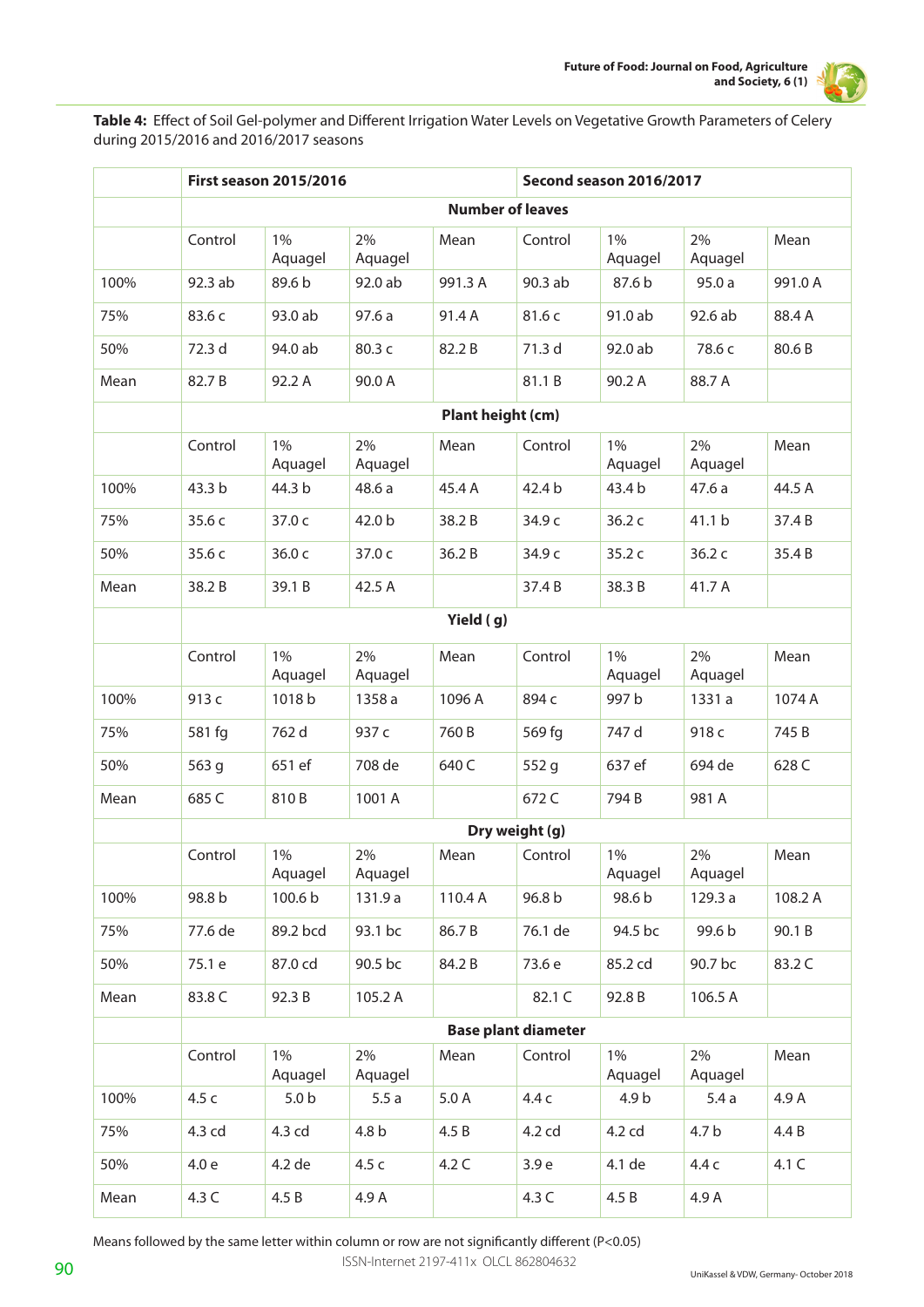



75% of IR. Using 2% aquagel-polymer gave the highest celery yield followed by 1% of gel-polymer. These results agreed with findings by Abdrabbo *et al*. (2015), who tested the effect of different irrigation water levels (100, 75 or 50% of IR) for cabbage plants. The data illustrated that irrigation levels had insignificant effects on head weight and head quality, but the highest values were obtained by 100% irrigation levels. However, using aquagel-polymer could have utilized the nutrients more efficiently, thus, resulting in better plant growth (Petrova & Ovcharova, 2013). Plant growth and root growth in sandy substrate (control) can be improved by treating with polymer which imbibes water and, therefore, improves soil porosity (Klados & Tzortzakis, 2014). Plants grown on sandy culture with aquagel-polymer experienced less premature leaf senescence than the control (sandy soil). Furthermore, this indicated that good root growth leads to better plant growth and higher yields (Farag *et al*., 2015). The 100% ETo treatments applied in this study increased plant growth characters, namely plant height, number of leaves and total dry weight. The effect of 100% ETo irrigation level was statistically significant in both seasons compared to other irrigation levels (75% and 50% irrigation water).

Low irrigation levels could stunt plant growth as a result of reduced canopy growth and increased leaf thickness (Curtis and Claassen, 2005). On the other hand, the improved vegetative growth (i.e., plant height, number of leaves and dry weight) of celery plants at 100% of irrigation level may be due to enhance soil moisture and water availability, which created better conditions for nutrient uptake, better photosynthesis, and metabolite translocation (Nahar & Ullah, 2012; Saleh & Ozawa, 2006). Generally, it was clear that the best results for celery yield were obtained by the application of 100% irrigation level. These results might be due to adequate moisture content in the soil, which leads to more physiological processes, better plant nutrient uptake, and higher rates of photosynthesis. These results could be reflected by a higher number of fruits and fruit weight. Such findings are confirmed with those obtained by Olanike and Madramootoo (2014). Increased celery yield could be largely attributed to appropriate application of aquagel-polymer which resulted in enhancement of soil condition around roots of celery plants, increasing plant growth and, thus, nutrient uptake (abdrabbo *et al*., 2009).

#### **Water use efficiently**

Data in Table 5 shows the WUE for celery under different irrigation water levels and aquagel-polymer application with sandy soil. There were significant differences among different treatments during the two seasons.

Regarding the effect of different irrigation requirement treatments on WUE, data showed that there was a significant difference among treatments using 50% of IR followed by 100%; while, the lowest WUE was obtained by 75% of irrigation water. Data in Table 5 indicates that the highest WUE was obtained by 2% aquagel-polymer followed by 1% of gel-polymer, while the lowest WUE was obtained by control treatment. From the data, we can conclude that increasing irrigation water quantity above 50% of irrigation requirement can lead to a decrease in WUE. Similar results were obtained by Farag *et al*. (2015), who concluded that the addition of aquagel-polymer for growing media had enhanced WUE under different irrigation levels. Furthermore, EI-Dolify *et al*. (2016) concluded that yield and WUE was highly affected by the applied amount of irrigation water and aquagel-polymer in sandy soil. Also, efficiency in water utilization has a marked influence in determining most of the physiological and agronomical performances observed in crop plants, especially vegetables (Abd-Elkader & Alkharpotly, 2016). Irrigation can be important for vegetable crops, such as celery, because many of these crops are shallow rooted and, therefore, sensitive to water shortage (Petrova & Ovcharova, 2013). As water supplies become scarcer and the cost of irrigation water increases, irrigation-scheduling methodologies need to be more precise by sustaining moisture supply with proper water quantity and aquagel-polymer, for example (EI-Dolify *et al*., 2016). The irrigation water supplied, irrespective of irrigation method, is retained in the soil and efficiently distributed for crop growth (Klados & Tzortzakis, 2014). This enables the crop to significantly discern between the levels of irrigation received once the conditioner is added to the crop. Higher WUE is an integral part of conditioner as well as drip irrigation (El-Sayed *et al*., 2011).

# **Elemental content of celery leaf**

Data in Table 6 shows the concentration of N, P and K in celery leaf cultivated in the sandy substrate under the tested treatments during the 2015/2016 and 2016/2017 seasons. Data revealed that the treatment of irrigation water at level 100% was adequate to give high celery leaf contents of N, P and K macronutrients. The experiment was carried out by using the drip irrigation system and high irrigation frequency based on climatic data. This means that a timer was used to organize irrigation time to deliver water quantity without excess water under all treatments. However, nutrient content of celery leaf was also improved by the application of soil conditioners to growing media due to the reduced impact of water stress during the growing cycle. This could be owing to the fact that sufficient water evidently has a positive effect on plant growth. It is well-known that water plays a vital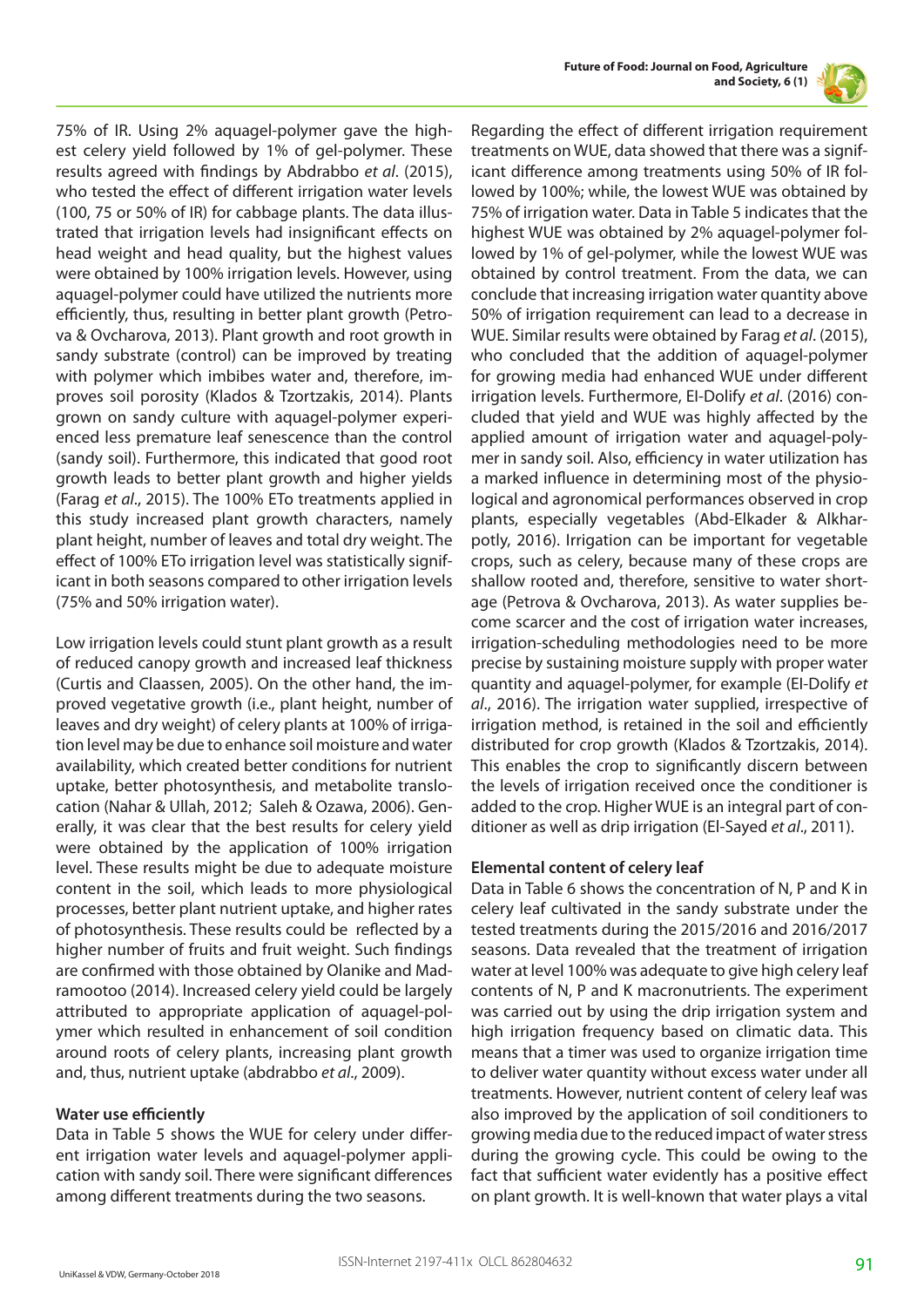

Table 5: Effect of Soil Gel-polymer and Different Irrigation Water Levels on WUE of Celery during 2015/2015 and 2016/2017 seasons

|      |                   | <b>First season 2015/2016</b> |               |        | Second season 2016/2017 |                   |               |        |
|------|-------------------|-------------------------------|---------------|--------|-------------------------|-------------------|---------------|--------|
|      | Control           | 1%<br>Aquagel                 | 2%<br>Aquagel | Mean   | Control                 | 1%<br>Aquagel     | 2%<br>Aquagel | Mean   |
| 100% | 12.7f             | 14.2 e                        | 18.9ab        | 15.3B  | 12.4f                   | 13.8 <sub>e</sub> | 18.4 ab       | 14.9 B |
| 75%  | 10.8 <sub>q</sub> | 14.2 e                        | 17.4c         | 14.1C  | 10.5 <sub>q</sub>       | 13.7 e            | 16.9c         | 13.7 C |
| 50%  | 15.7 <sub>d</sub> | 18.2 <sub>b</sub>             | 19.8a         | 17.9 A | 15.3 <sub>d</sub>       | 17.6 <sub>b</sub> | 19.2a         | 17.4A  |
| Mean | 13.1C             | 15.52B                        | 18.7 A        |        | 12.7 <sub>C</sub>       | 15.1B             | 18.2A         |        |

Table 6: Effect of Soil Gel-polymer and Different Irrigation Water Levels on WUE of Celery during 2015/2015 and 2016/2017 seasons

|      |          |                   | <b>First season 2015/2016</b> |        | Second season 2016/2017 |                   |               |        |  |
|------|----------|-------------------|-------------------------------|--------|-------------------------|-------------------|---------------|--------|--|
|      |          |                   | N                             | N      |                         |                   |               |        |  |
|      | Control  | 1%<br>Aquagel     | 2%<br>Aquagel                 | Mean   | Control                 | 1%<br>Aquagel     | 2%<br>Aquagel | Mean   |  |
| 100% | 1.60c    | 1.67 <sub>b</sub> | 1.78a                         | 1.69A  | 1.66 d                  | 1.88 b            | 1.92a         | 1.82A  |  |
| 75%  | 1.55c    | 1.62c             | 1.71 <sub>b</sub>             | 1.63B  | 1.47f                   | 1.78 c            | 1.76c         | 1.67B  |  |
| 50%  | 1.39 e   | 1.44 de           | 1.47 d                        | 1.44C  | 1.35 <sub>g</sub>       | 1.47f             | 1.56e         | 1.46 C |  |
| Mean | 1.51C    | 1.58 B            | 1.65A                         |        | 1.49 C                  | 1.71B             | 1.75A         |        |  |
|      |          |                   | P                             |        | P                       |                   |               |        |  |
|      | Control  | 1%<br>Aquagel     | 2%<br>Aquagel                 | Mean   | Control                 | 1%<br>Aquagel     | 2%<br>Aquagel | Mean   |  |
| 100% | 0.32 cde | 0.35 bc           | 0.39a                         | 0.35A  | 0.34 bcd                | 0.38 <sub>b</sub> | 0.40a         | 0.37A  |  |
| 75%  | 0.31 de  | 0.33 bcd          | 0.36 <sub>b</sub>             | 0.33 B | 0.31 de                 | 0.32 cde          | 0.37 bc       | 0.33B  |  |
| 50%  | 0.27f    | $0.29$ ef         | 0.33 bcd                      | 0.30C  | 0.26f                   | 0.30e             | 0.35 bc       | 0.30C  |  |
| Mean | 0.30C    | 0.32B             | 0.36A                         |        | 0.30C                   | 0.33B             | 0.37A         |        |  |
|      |          |                   | K                             |        | K                       |                   |               |        |  |
|      | Control  | 1%<br>Aquagel     | 2%<br>Aquagel                 | Mean   | Control                 | 1%<br>Aquagel     | 2%<br>Aquagel | Mean   |  |
| 100% | 4.20 c   | 4.45 b            | 4.58a                         | 4.41 A | 4.44 d                  | 4.76 с            | 4.98a         | 4.73 A |  |
| 75%  | 4.02 d   | 4.20c             | 4.38 b                        | 4.20 B | 4.14f                   | 4.30 e            | 4.59 b        | 4.35 B |  |
| 50%  | 3.69f    | 3.82 e            | 4.02 d                        | 3.84 C | 3.85 h                  | 4.04 <sub>q</sub> | 4.15f         | 4.01 C |  |
| Mean | 3.97 C   | 4.16B             | 4.33 A                        |        | 4.15 C                  | 4.37B             | 4.58 A        |        |  |

Means followed by the same letter within column or row are not significantly different (P<0.05)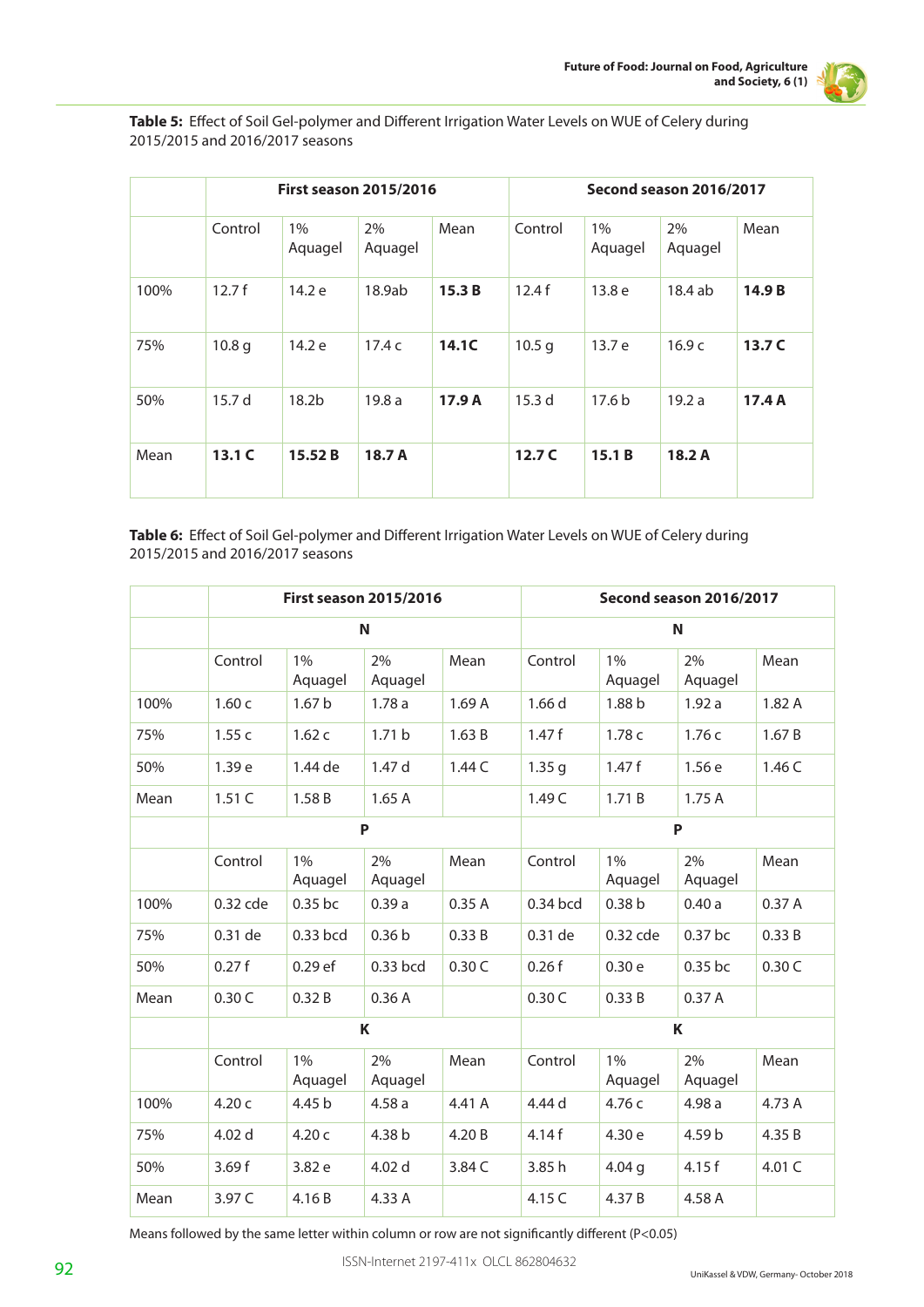role in all physiological processes of mineral absorption from the soil up to building different components inside the plant (Ekebafe, *et al*., 2011). These increases could occur for the reason that higher water availability enhances nutrient accessibility, which improves nitrogen and other macro- and micro-elements absorption as well as enhancing the production and translocation of the dry matter (Shahrokhian *et al*., 2013; Abedi-Koupai & Sohrab, 2004). These results were in line with those obtained by Farag *et al*. (2015) and Shahrokhian *et al*. (2013).

Regarding the using of gel-polymer, data in Table 6 indicates that using 2% aquagel-polymer led to an increase in NPK percentage of celery leaf. The increased nutrient content under gel-polymer application treatments could be largely attributed to proper soil properties due to application of the polymer. Such application resulted in an enhancement of soil condition around the plant roots zone, which also increased plant growth, and, thus, nutrient uptake (Maboko *et al*., 2006). Optimal root zone conditions allowed for adequate root function, including proper uptake of water and nutrients. Plant nutrient uptake, plant growth, and yield under mulch fit a quadratic relationship with root zone temperature. These results are in agreement with those obtained by Abedi-Koupai and Sohrab (2004). Similar results were reported by Abdrabbo *et al*. (2010), who mentioned that using optimum water quantity allow plants to use water and nutrients available from deep soil, thus, increasing water and nutrient use efficiency, and reducing nitrogen leaching.

# **Conclusion**

Under sand substrate conditions, the physical properties can be improved by using aquagel-polymer by 2% volume. Thanks to its high water holding capacity, the aquagel-polymer reached 60 times per volume. Irrigation treatments conclude that due to adequate moisture content in the sand substrate, the celery yield was highest under application of 100% irrigation level than other irrigation levels (75% and 50%). Results suggest that aquagel-polymer at 2% compound with 100% Irrigation treatment at sand substrate enhance the celery vegetative growth yield. More research is needed to establish an application of aquagel-polymer in sandy soil under Egyptian conditions.

# **Acknowledgements**

This work was funded by Egyptian Agricultural Research Center. The authors thank all anonymous reviewers for their important insights and valuable constructive comments

# **Conflict of Interests**

The author hereby declares that there are no conflicts of interests.

# **References**

Abd-Elkader, D.Y. & Alkharpotly, A.A. (2016). Effect of nitrogenous concentration solutions on vegetative growth, yield and chemical characters of celery (Apium Graveolens L.). *Journal of Plant Production,* Mansoura University, 7(11), 1201- 1206.

Abdrabbo, M.A.A., Hashem, F. A., Abul-Soud M.A., & Abd-Elrahman, S.H. (2015). Sustainable production of cabbage using different irrigation levels and fertilizer types affecting some soil chemical characteristics. *International Journal of Plant and Soil Science*, 8(1), 1-13.

Abdrabbo,M.A.A., Farag,A.A., Hassanein, M. K., & Abou-Hadid, A. F. (2010). Water consumption of eggplant under different microclimates. *Journal of Biodiversity and Environmental Science*, 5, 239-255.

Abedi-Koupai, J., & Sohrab, F. (2004). Effect of evaluation of super absorbent application on water retention capacity and water potential in three soil textures. *Journal of Polymer Science and Technology*, 17, 163-173.

Allen, R. G., Pereira, L. S., Raes, D., & Smith, M. (1998). *Crop evapo- transpiration: Guidelines for computing crop water requirements*. Rome: FAO.

Hormitz, W. (Ed.). (2000). *Official method of analysis of association of official analytical chemists* (17th ed.). Washington, DC: A.O.A.C.

Austin, M. E., & Bondarin, K. (1992). Hydrogel as a field medium amendment for blueberry plants. *American Society for Horticultural Science*, 27, 973-974.

Curtis, M.J., & Claassen, V.P. (2005). Compost incorporation increases plant available water in a drastically disturbed serpentine soil. *Soil Science,* 170, 939–953.

Deghen, B., Yeaker, T. H., & Almira, F. C. (1994). Photinia and padocarus growth response to a hydrophilic polymer-amended medium. *American Society for Horticultural Science,* 29, 641-644.

EI-Dolify, M.M., Abdrabbo, M.A., Abou EI-yazied, A., & Eldeeb, M.H. (2016). Effect of using soil conditioners on tomato yield and water use efficiency. *The Journal of Agricultural Science*, 24(1), 195-204.